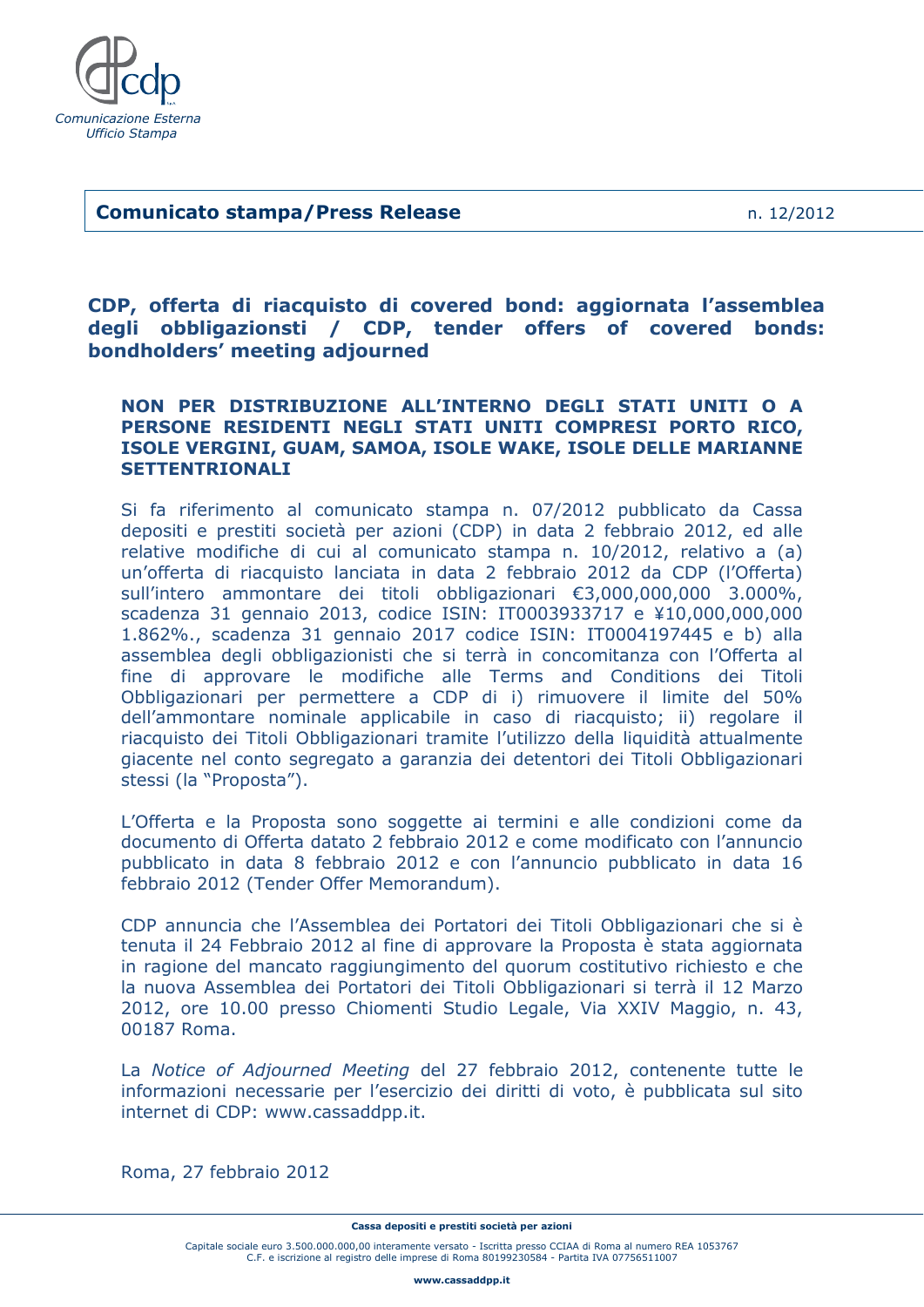## **DEALER MANAGERS**

## **Banca IMI S.p.A.**

Largo Mattioli 3 20121 Milan Italy

Telephone: +39 02 72614794 Attention: Debt Capital Markets - SSA Email: dcm.ssa@bancaimi.com

### **Deutsche Bank AG, London Branch**

Winchester House 1 Great Winchester Street London EC2N 2DB United Kingdom

Telephone: +44 20 7545 8011 Attention: Liability Management Group Email: liability.management@db.com

### **BNP Paribas**

10 Harewood Avenue London NW1 6AA United Kingdom

Telephone: +44 20 7595 8668 Attention: Liability Management Group Email: liability.management@bnpparibas.com

## **Nomura International plc**

1 Angel Lane London EC4R 3AB United Kingdom

Telephone: +44(0) 20 7103 5652 Attention: Fixed Income Syndicate

## **UniCredit Bank AG**

Arabellastrasse 12 81925 Munich Germany

Telephone: +49 89 378 14255 / +39 02 8862 0843 Attention: Fixed Income Syndicate Facsimile: +39 02 4953 5372 Email: LME@unicreditgroup.de

### **TENDER AGENT**

**Deutsche Bank AG, London Branch** 

Winchester House 1 Great Winchester Street London EC2N 2DB

United Kingdom Telephone: +44 (0) 207 547 5000 Attention: Trust & Securities Services Email: xchange.offer@db.com

# **ITALIAN PAYING AGENT**

**Deutsche Bank S.p.A.**  Piazza del Calendario 3 20126 Milano

Telephone: +39 02 4024 2991/2155 Attention: GTB/SFS Team Email: sfs.italy@list.db.com

#### **Cassa depositi e prestiti società per azioni**

Capitale sociale euro 3.500.000.000,00 interamente versato - Iscritta presso CCIAA di Roma al numero REA 1053767 C.F. e iscrizione al registro delle imprese di Roma 80199230584 - Partita IVA 07756511007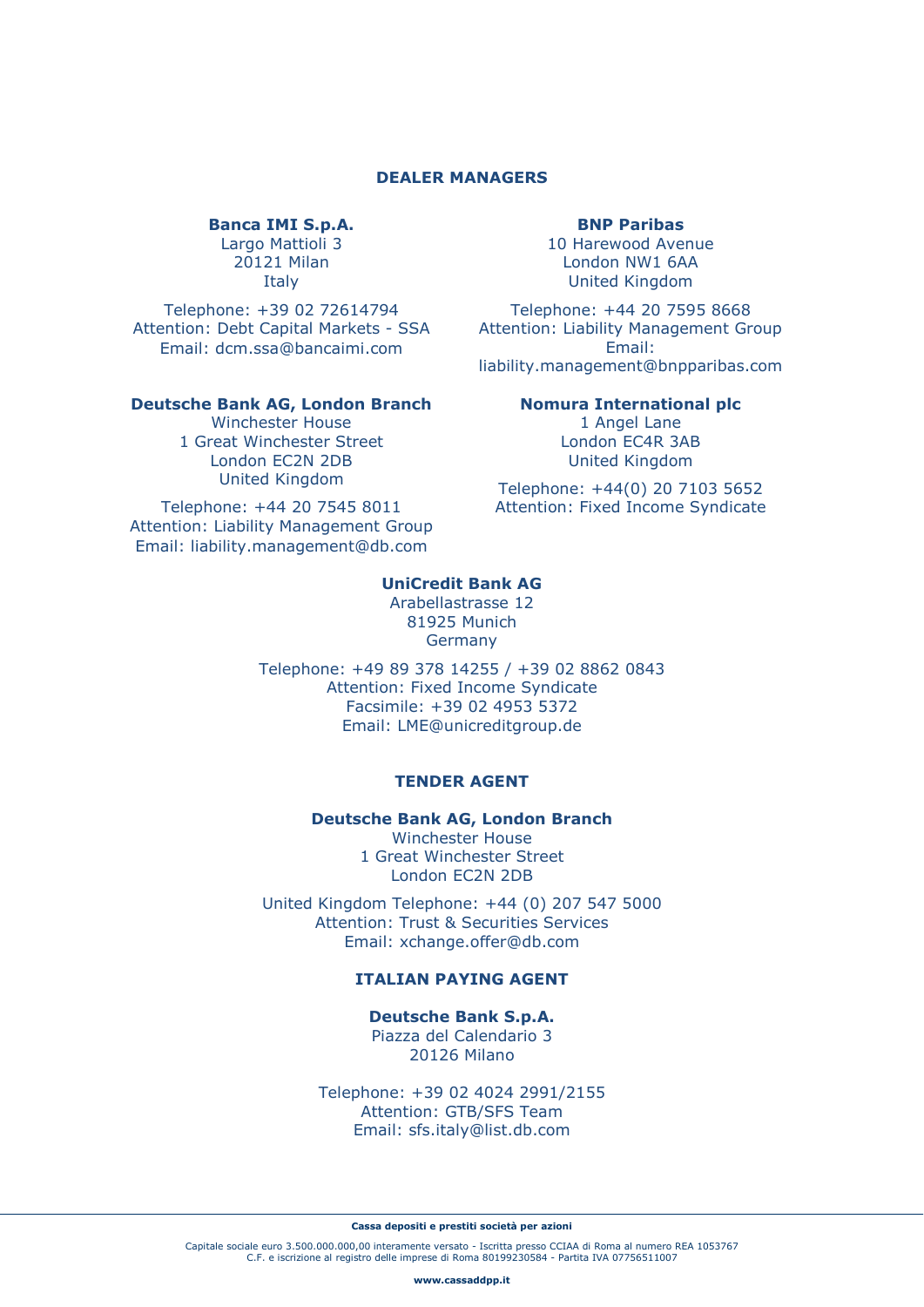# **Disclaimer**

This announcement must be read in conjunction with the Tender Offer Memorandum. This announcement and the Tender Offer Memorandum contain important information which should be read carefully before any decision is made with respect to the Offers or the Proposal. If you are in any doubt as to the actions you should take or are unsure of the impact of the implementation of the Proposal or the Extraordinary Resolution to be proposed at the Meeting, you are recommended to seek your own financial and legal advice, including as to any tax consequences, from your stockbroker, bank manager, solicitor, accountant or other independent financial or legal adviser. Any individual or company whose Bonds are held on its behalf by a broker, dealer, bank, custodian, trust company or other nominee or intermediary must contact such entity if it wishes to tender Bonds in the Offers or otherwise participate in the Proposal. None of the Dealer Managers, the Tender Agent or CDP makes any recommendation as to whether Bondholders should tender Bonds in the Offers or participate in the Proposal**.** 

Each Dealer Manager has represented, warranted and agreed that to the best of its knowledge and belief, in the performance of its services as Dealer Manager for the Offers and the Proposal it will comply with applicable laws and regulations and with the Offer and Distribution Restrictions set out below. Other persons into whose possession this announcement or the Tender Offer Memorandum comes are required by each of CDP, the Dealer Managers and the Tender Agent to comply with all applicable laws and regulations in each country or jurisdiction in or from which they purchase, offer, sell or deliver the Bonds, or possess, distribute or publish this announcement or the Tender Offer Memorandum or any related offering material.

## **Offer and Distribution Restrictions**

Neither this announcement nor the Tender Offer Memorandum constitute an invitation to participate in the Offers in any jurisdiction in which, or to any person to or from whom, it is unlawful to make such invitation or for there to be such participation under applicable securities laws. The distribution of this announcement and the Tender Offer Memorandum in certain jurisdictions may be restricted by law. Persons into whose possession this announcement or the Tender Offer Memorandum comes are required by each of CDP, the Dealer Managers and the Tender Agent to inform themselves about and to observe any such restrictions.

## **United States**

The Offers are not being made and will not be made, directly or indirectly, in or into, or by use of the mails of, or by any means or instrumentality of interstate or foreign commerce of, or of any facilities of a national securities exchange of, the United States. This includes, but is not limited to, facsimile transmission, electronic mail, telex, telephone, the internet and other forms of electronic communication. The Bonds may not be tendered in the Offers by any such use, means, instrumentality or other facility from or within the United States or by persons located or resident in the United States. Accordingly, copies of this announcement, the Tender Offer Memorandum and any other documents or materials relating to the Offers are not being, and

**Cassa depositi e prestiti società per azioni** 

Capitale sociale euro 3.500.000.000,00 interamente versato - Iscritta presso CCIAA di Roma al numero REA 1053767 C.F. e iscrizione al registro delle imprese di Roma 80199230584 - Partita IVA 07756511007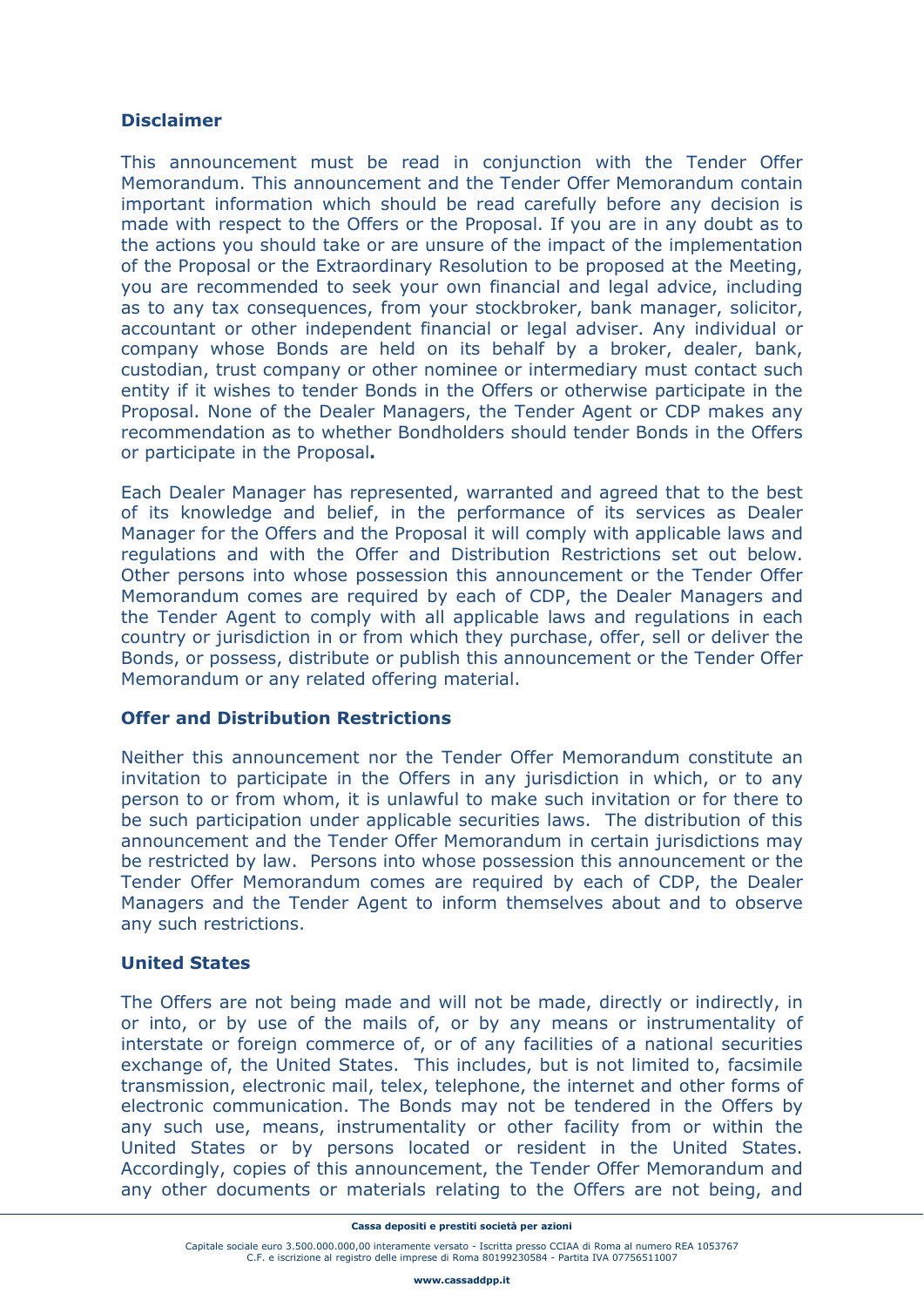must not be, directly or indirectly, mailed or otherwise transmitted, distributed or forwarded (including, without limitation, by custodians, nominees or trustees) in or into the United States and the Bonds cannot be tendered in the Offers by any such use, means, instrumentality or facility or from or within or by persons located or resident in the United States. Any purported tender of Bonds in the Offers resulting directly or indirectly from a violation of these restrictions will be invalid and any purported tender of Bonds made by a person located in the United States or any agent, fiduciary or other intermediary acting on a non-discretionary basis for a principal giving instructions from within the United States will be invalid and will not be accepted.

Each holder of Bonds participating in an Offer will represent that it is not located in the United States and is not participating in such Offer from the United States, or it is acting on a non-discretionary basis for a principal located outside the United States that is not giving an order to participate in such Offer from the United States. For the purposes of this and the above paragraph, **United States** means the United States of America, its territories and possessions (including Puerto Rico, the U.S. Virgin Islands, Guam, American Samoa, Wake Island and the Northern Mariana Islands), any state of the United States of America and the District of Columbia.

# **Italy**

None of the Offers, this announcement or the Tender Offer Memorandum or any other documents or material relating to the Offers have been or will be submitted to the clearance procedure of the Commissione Nazionale per le Società e la Borsa (**CONSOB**), pursuant to applicable Italian laws and regulations.

The Offers are being carried out in Italy as exempted offers pursuant to article 101-bis, paragraph 3-bis of the Legislative Decree No. 58 of 24 February 1998, as amended (the **Italian Financial Services Act**) and article 35-bis, paragraph 4, letter b) of CONSOB Regulation No. 11971 of 14 May 1999, as amended, as the case may be.

An investor located in Italy can participate in the Offers only if the Bonds tendered by it have a principal amount or an aggregate principal amount, equal to or greater than €50,000, or its equivalent in the relevant currency of denomination (an **Eligible Italian Investor**). Accordingly, investors located in Italy that do not qualify as Eligible Italian Investors may not participate in the Offers and neither this announcement, the Tender Offer Memorandum nor any other documents or materials relating to the Offers may be distributed or otherwise made available to them as part of the Offers.

Holders or beneficial owners of the Bonds may tender the Bonds through authorised persons (such as investment firms, banks or financial intermediaries permitted to conduct such activities in the Republic of Italy in accordance with the Italian Financial Services Act, CONSOB Regulation No. 16190 of 29 October 2007, as amended from time to time, and Legislative Decree No. 385 of 1 September 1993, as amended) and in compliance with applicable laws and regulations or with requirements imposed by CONSOB or any other Italian authority.

**Cassa depositi e prestiti società per azioni** 

Capitale sociale euro 3.500.000.000,00 interamente versato - Iscritta presso CCIAA di Roma al numero REA 1053767 C.F. e iscrizione al registro delle imprese di Roma 80199230584 - Partita IVA 07756511007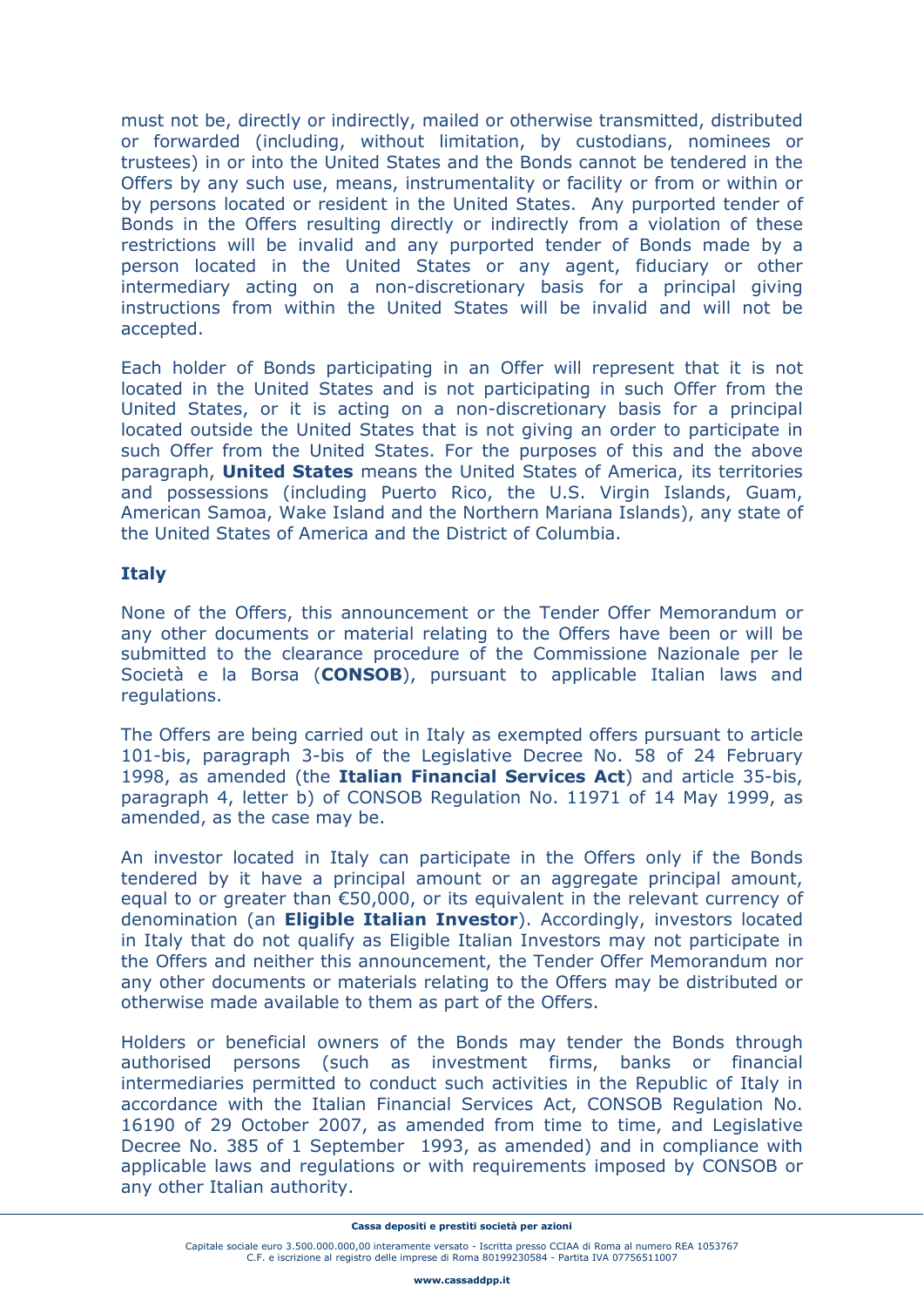Each intermediary must comply with the applicable laws and regulations concerning information duties vis-à-vis its clients in connection with the Bonds, this announcement or the Tender Offer Memorandum.

# **United Kingdom**

The communication of this announcement or the Tender Offer Memorandum and any other documents or materials relating to the Offers is not being made and such documents and/or materials have not been approved by an authorised person for the purposes of section 21 of the Financial Services and Markets Act 2000. Accordingly, such documents and/or materials are not being distributed to, and must not be passed on to, the general public in the United Kingdom. The communication of such documents and/or materials as a financial promotion is only being made to those persons in the United Kingdom falling within the definition of investment professionals (as defined in Article 19(5) of the Financial Services and Markets Act 2000 (Financial Promotion) Order 2005 (the **Financial Promotion Order**)) or persons who are within Article 43 of the Financial Promotion Order or any other persons to whom it may otherwise lawfully be made under the Financial Promotion Order.

# **Belgium**

Neither this announcement, the Tender Offer Memorandum nor any other documents or materials relating to the Offers have been submitted to or will be submitted for approval or recognition to the Belgian Financial Services and Markets Authority (Autoriteit voor Financiële Diensten en Markten / Financial Services and Markets Authority) and, accordingly, the Offers may not be made in Belgium by way of a public offering, as defined in Article 3 of the Belgian Law of 1 April 2007 on public takeover bids (as amended or replaced from time to time). Accordingly, the Offers may not be advertised and the Offers will not be extended, and neither this announcement, the Tender Offer Memorandum nor any other documents or materials relating to the Offers (including any memorandum, information circular, brochure or any similar documents) has been or shall be distributed or made available, directly or indirectly, to any person in Belgium other than "qualified investors" in the sense of Article 10 of the Belgian Law of 16 June 2006 on the public offer of placement instruments and the admission to trading of placement instruments on regulated markets (as amended or replaced from time to time) (the **Belgian Public Offer Law**), acting on their own account. Insofar as Belgium is concerned, this announcement, the Tender Offer Memorandum has been issued only for the personal use of the above qualified investors and exclusively for the purpose of the Offers. Accordingly, the information contained in this announcement or the Tender Offer Memorandum may not be used for any other purpose or disclosed to any other person in Belgium.

## **France**

The Offers are not being made, directly or indirectly, to the public in the Republic of France (**France**). Neither this announcement, the Tender Offer Memorandum nor any other documents or materials relating to the Offers have been or shall be distributed to the public in France and only (i) providers of investment services relating to portfolio management for the account of third parties (personnes fournissant le service d'investissement de gestion de

**Cassa depositi e prestiti società per azioni** 

Capitale sociale euro 3.500.000.000,00 interamente versato - Iscritta presso CCIAA di Roma al numero REA 1053767 C.F. e iscrizione al registro delle imprese di Roma 80199230584 - Partita IVA 07756511007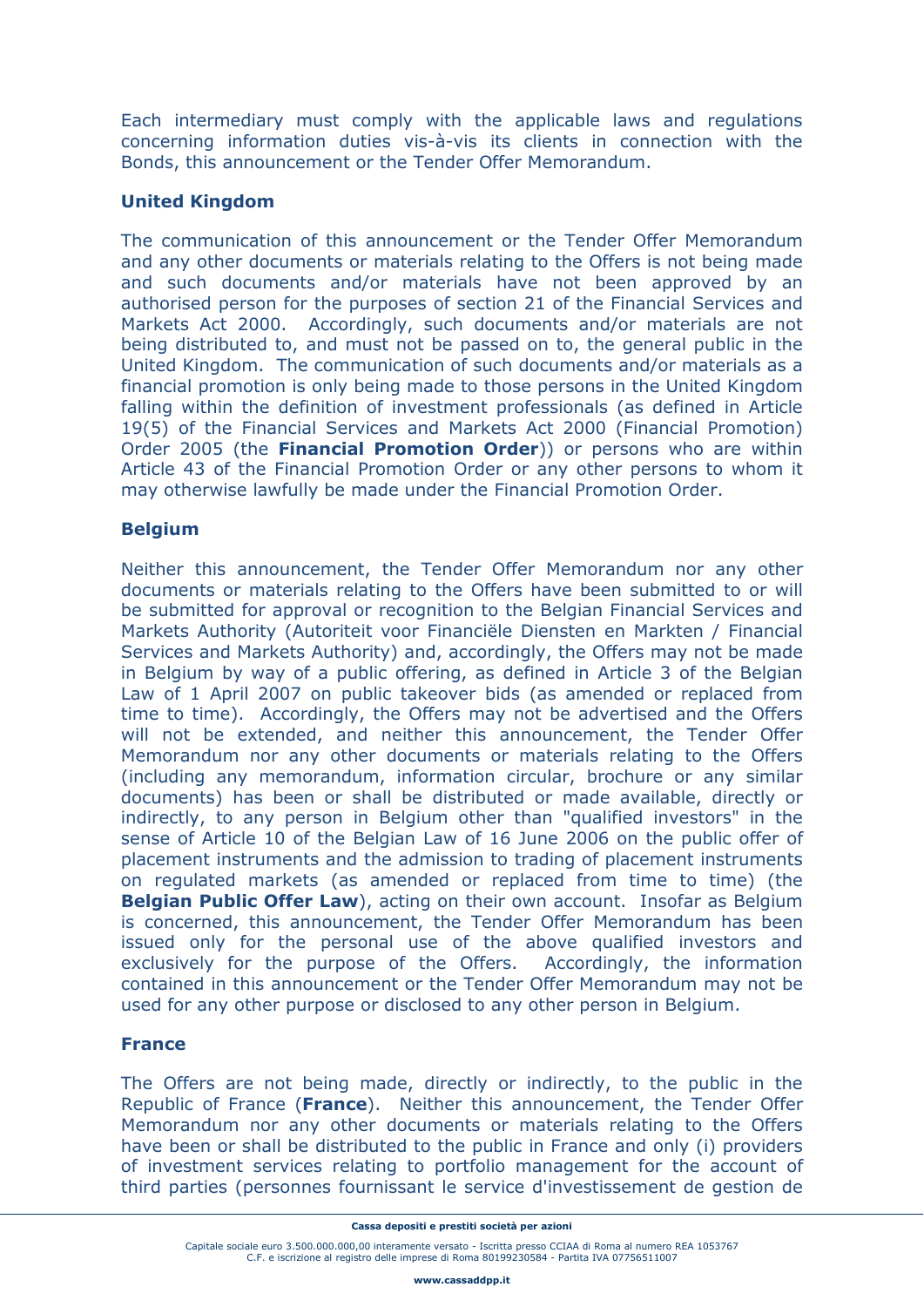portefeuille pour compte de tiers) and/or (ii) qualified investors (investisseurs qualifiés) other than individuals, in each case acting on their own account and all as defined in, and in accordance with, Articles L.411-1, L.411-2 and D.411- 1 to D.411-3 of the French Code Monétaire et Financier, are eligible to participate in the Offers. This announcement, the Tender Offer Memorandum and any other document or material relating to the Offers have not been and will not be submitted for clearance to nor approved by the Autorité des Marchés Financiers.

## **General**

This announcement, the Tender Offer Memorandum or the electronic transmission thereof does not constitute an offer to buy or the solicitation of an offer to sell Bonds, and tenders of Bonds for purchase pursuant to the Offers will not be accepted from Bondholders in any circumstances in which such offer or solicitation is unlawful. In those jurisdictions where the securities, blue sky or other laws require an Offer to be made by a licensed broker or dealer and any of the Dealer Managers or any of their respective affiliates is such a licensed broker or dealer in any such jurisdiction, such Offer shall be deemed to be made by such Dealer Manager or affiliate, as the case may be, on behalf of CDP in such jurisdiction.

In addition to the representations referred to above in respect of the United States, each Bondholder participating in an Offer or the Proposal will be deemed to give certain representations in respect of the other jurisdictions referred to above and generally as set out in "Procedures for Participating in the Offers and the Proposal" in the Tender Offer Memorandum. Any tender of Bonds for purchase pursuant to the Offers or submission of a Voting Only Instruction in respect of the Proposal from a Bondholder that is unable to make these representations will not be accepted. Each of CDP, the Dealer Managers and the Tender Agent reserves the right, in its absolute discretion, to investigate, in relation to any tender of Bonds for purchase pursuant to an Offer or submission of a Voting Only Instruction in respect of the Proposal, whether any such representation given by a Bondholder is correct and, if such investigation is undertaken and as a result CDP determines (for any reason) that such representation is not correct, such tender or submission shall not be accepted.

\*\*\*

*(english version)* 

**NOT FOR DISTRIBUTION IN OR INTO OR TO ANY PERSON LOCATED OR RESIDENT IN THE UNITED STATES, ITS TERRITORIES AND POSSESSIONS (INCLUDING PUERTO RICO, THE U.S. VIRGIN ISLANDS, GUAM, AMERICAN SAMOA, WAKE ISLAND AND THE NORTHERN MARIANA ISLANDS), ANY STATE OF THE UNITED STATES AND THE DISTRICT OF COLUMBIA (THE UNITED STATES**)

Reference is made to the press release No. 07/2012 published by Cassa depositi e prestiti società per azioni (CDP) on 2 February 2012, as amended by the following press release No. 10/2012, relating to (a) tender offers for cash

Capitale sociale euro 3.500.000.000,00 interamente versato - Iscritta presso CCIAA di Roma al numero REA 1053767 C.F. e iscrizione al registro delle imprese di Roma 80199230584 - Partita IVA 07756511007